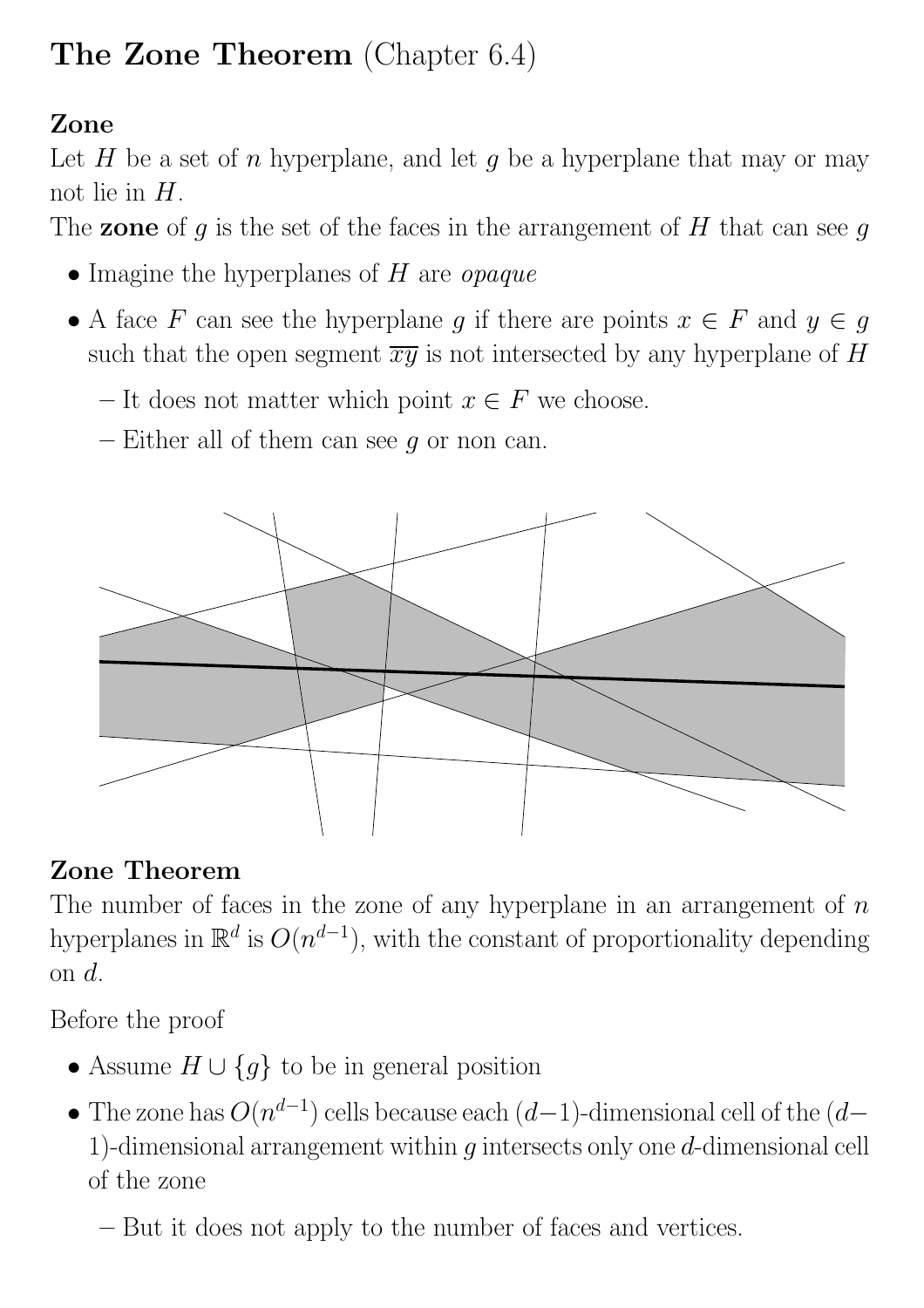## Proof of Zone Theorem

General Idea: Induction on the dimension d.

The case  $d = 2$ 

- Let  $H$  be a set of  $n$  lines in the planes in general position
- Consider the zone of a line g
- Since a convex polygon has the same number of vertices and edges, it suffices to bound the total number of edges visible from the line  $q$
- Imagine g drawn horizontally and count the number of visible edges lying above g
	- At most n visible edges intersect the line g since each line of H gives rise to at most one such edge
	- The other visible edges are disjoint from  $g$
- Consider an edge  $\overline{uv}$  from g and visible from a point of g.
- Let  $h \in H$  be the line containing  $\overline{uv}$ , and let a be the intersection of h with  $q$

– Assume u is closer to a than v is.

- Let l be the second line defining the vertex  $u$ , and let b be the intersection of  $l$  with  $q$ .
- Call  $\overline{uv}$  a right edge of l if b lies to the right of a, and a left edge if b lies to the left of a.

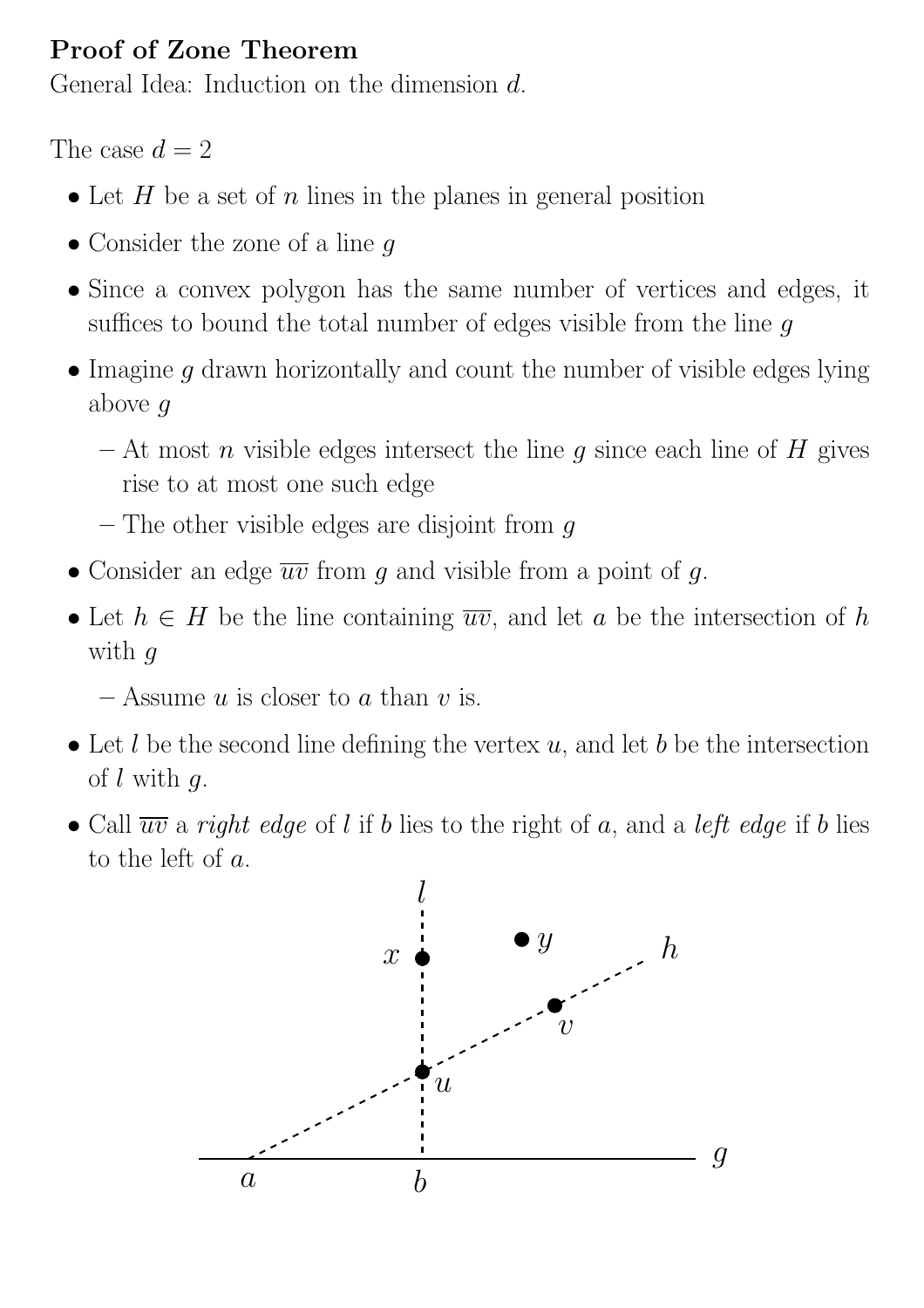- Show that for each line  $l$  there exists at mos one right edge
	- If it were not the case, there would exist two edges,  $\overline{uv}$  and  $\overline{xy}$ , where u lies lower than  $x$ , which would both be the right edges of  $l$
	- The edge  $\overline{xy}$  should see some point of the line g.
	- However, the part of g lying to the right of a is obscured by line  $h$ , and the part left of  $a$  is obscured by the line
	- There exists a contradiction
- The number of visible edges is  $O(n)$ 
	- the numer of right edges is at most  $n$ , so is the number of left edges
	- $-$  The visible edges lying below  $g$  are counted symmetrically.

The case for  $d > 2$ 

- Make the inductive step from  $d-1$  to  $d$ 
	- Assume the total number of faces of a zone in  $\mathbb{R}^{d-1}$  to be  $O(n^{d-2})$ , and want to bound the total number of zone faces in  $\mathbb{R}^d$
- Use an averaging argument
	- begin with the slightly simpler case of counting only the facets (i.e., (d-1)-faces) of the zone
- Let  $f(n)$  denote the maximum possible number of  $(d-1)$ -faces in the zone of an arrangement of n hyperplanes in  $\mathbb{R}^d$ .
- Let H be an arrangement and g be a base hyperplane such that  $f(n)$  is attained for them.
- Consider the folowing random experiment
	- Color a randomly chosen hyperplane  $h \in H$  red and the other hyperplanes of H blue
	- Investigate the expected number of blue facets of the zone, where a facet is blue if it lies in a blue hyperplane.
- On one hand, since any facet has probability  $\frac{n-1}{n}$  of becoming blue, the expcted number of blue facets is  $\frac{n-1}{n}f(n)$ .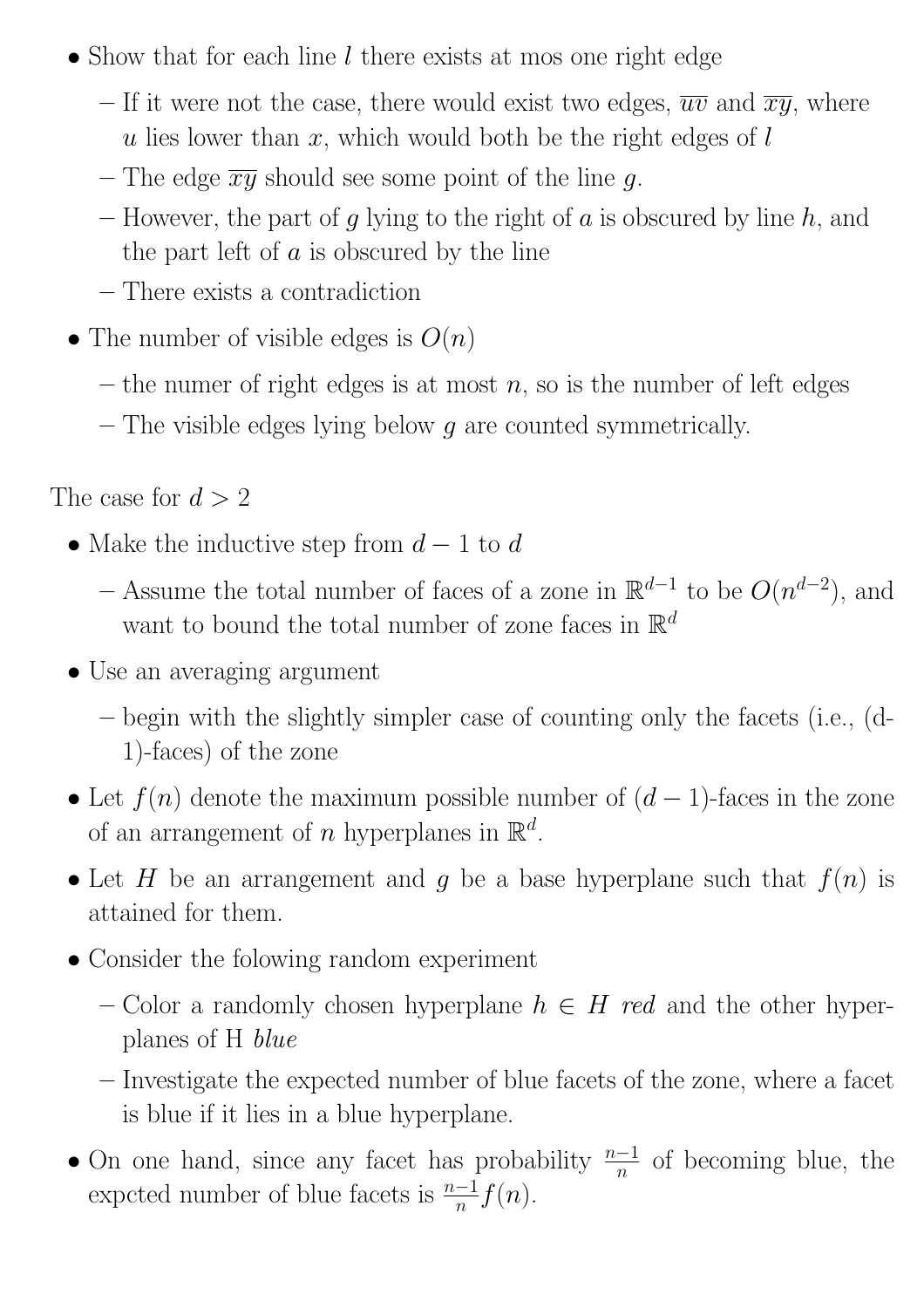- Bound the expected number of blue facets in different way
	- Consider the arrangement of blue hyperplanes
	- Its has at most  $f(n-1)$  blue facets in the zone by the inductive hypothesis
	- Add the red plane, and look by how much the number of blue facets in the zone can increase
- A new blue facets can arise by adding the red hyperplane only if the red hyperplane slice some existing blue facets  $F$  into two parts  $F_1$  and  $F_2$

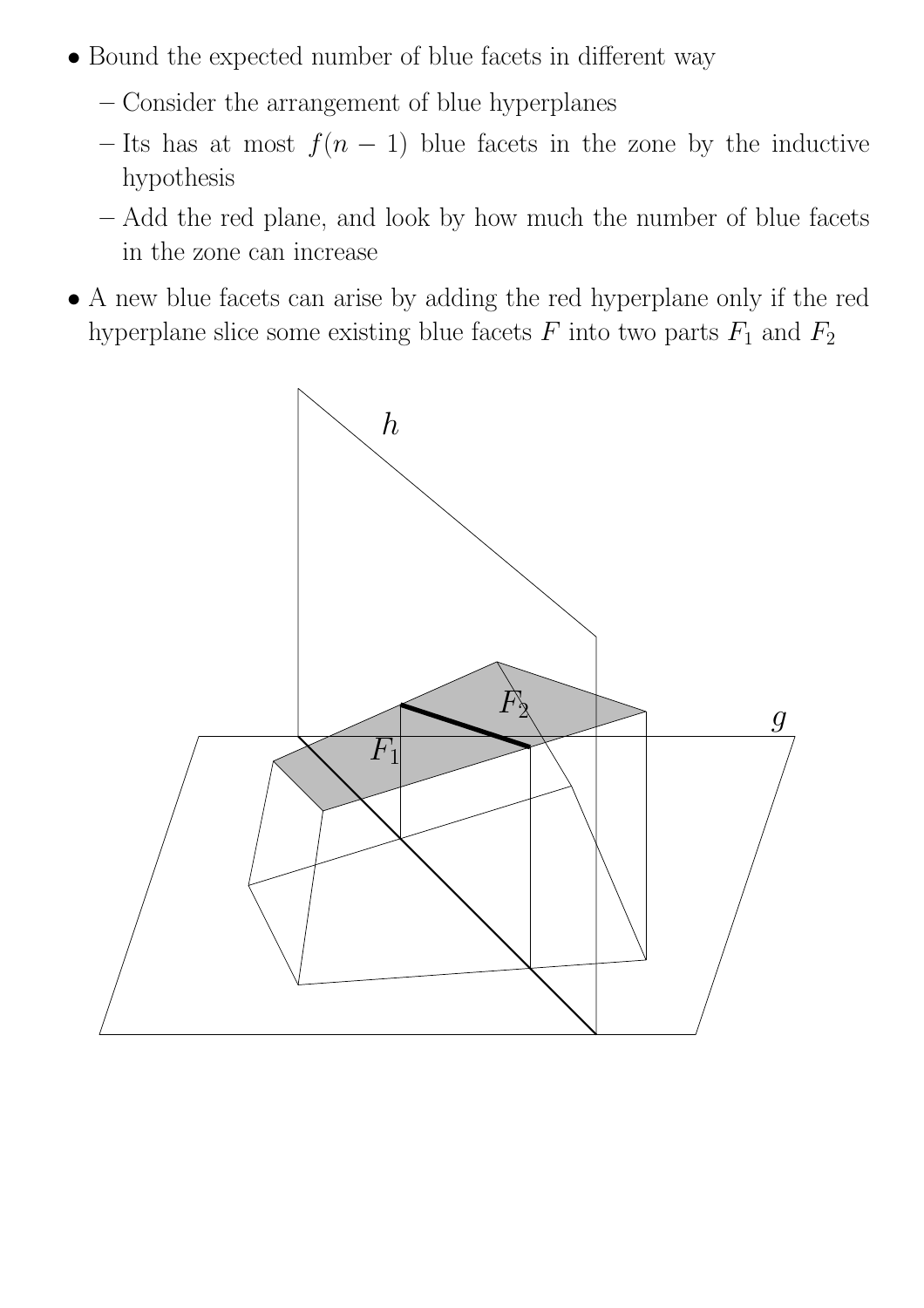- This operation increases the number of blue facets in the zone only if both  $F_1$  and  $F_2$  are visible from g.
	- $-$  In such a case, we look at the situation within the hyperplane h
- Claim  $F \cap h$  are visible from  $g \cap h$ 
	- $\mathcal{L}$  Let C be a cell of the zone in the arrangement of the blue hyperplanes having  $F$  on the boundary
	- Exhibit a segment connecting  $F \cap h$  to  $g \cap h$  within C.
		- $\ast$  If  $x_1 \in F_1$  see a point  $y_1 \in g$  and  $x_2 \in F_2$  see a point  $y_2 \in g$ , then the whole interior of the tetrahedron  $x_1x_2y_1y_2$  is contained in C
		- $*$  The intersection of this tetrahedron with the hyperplane  $h$  contains a segment witnessing the visibility of  $q \cap h$  from  $F \cap h$ .
- We can obtain the following inequaility:

$$
\frac{n-1}{n}f(n) \le f(n-1) + O(n^{d-2}).
$$

- $-$  If we intersect all the blue hyperplanes and the hyperplane g with the red hyperplane  $h$ , we get a  $(d-1)$ -dimensional arrangement, in which  $F \cap h$  is a facet of the zone of the  $(d-2)$ -dimensional hyperplane  $g \cap h$ .
- By the inductive hypothesis, this zone has  $O(n^{d-2})$  facets.
- Hence adding  $h$  increases the number of blue facets of the zone by  $O(n^{d-2})$ .
- The previous considerations can be generalized to  $(d k)$ -faces, where  $1 \leq k \leq d-2$ :

$$
\frac{n-k}{n}f_{d-k}(n) \le f_{d-k}(n-1) + O(n^{d-2}),
$$

- where  $f_j(n)$  denote the maximum possible number of j-faces in the zone for *n* hyperplanes in  $\mathbb{R}^d$ .
- Use the subsitituion  $\phi(n) = \frac{f_{d-k}(n)}{n(n-1)\cdots(n-k-1)}$ , and transform the recurrence into

$$
\phi(n) \le \phi(n-1) + O(n^{d-k-2}).
$$

• For  $k < d-1$ ,  $\phi(n) = O(n^{d-k-1})$ , and hence  $f_{d-k}(n) = O(n^{d-1})$